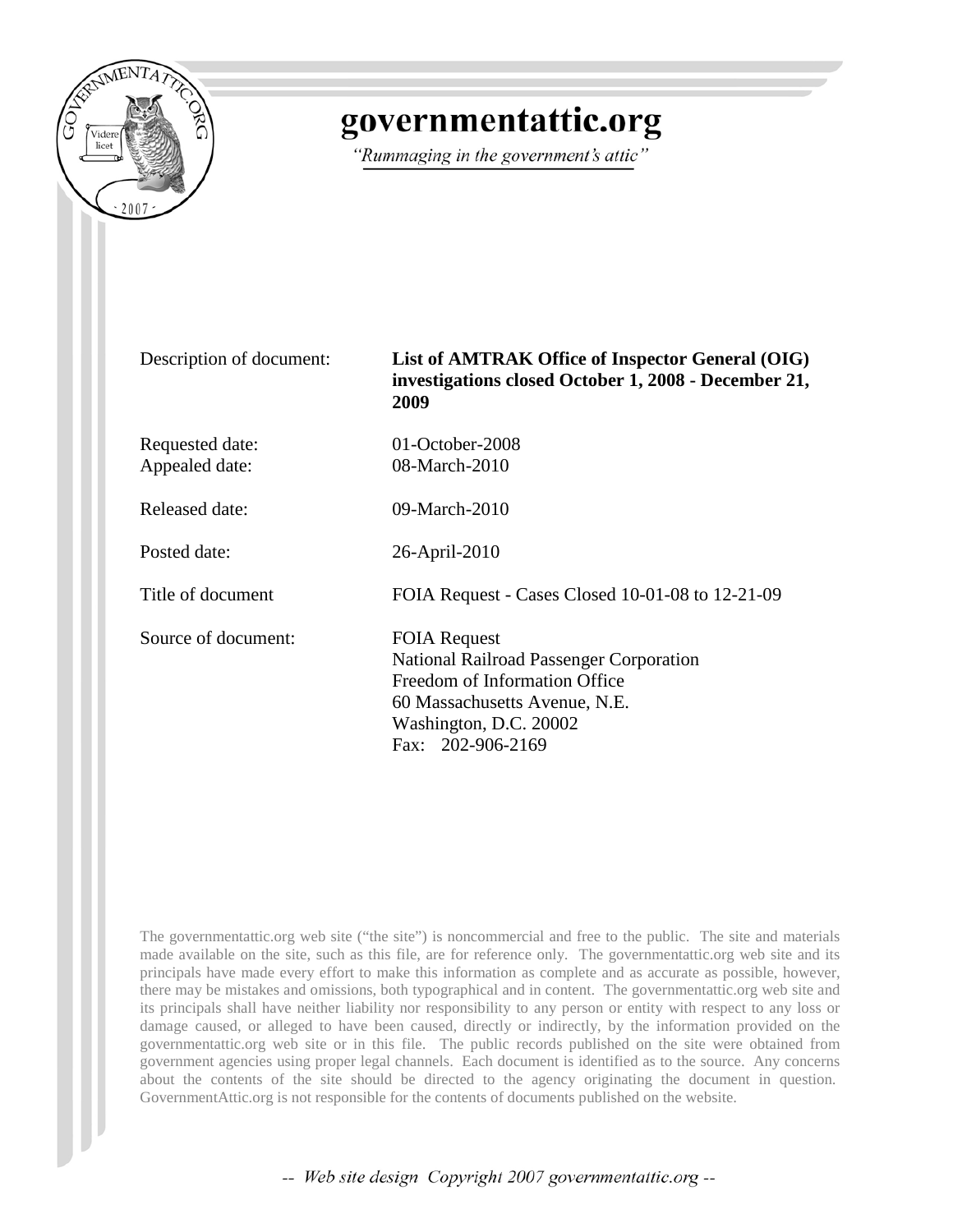March 9, 2010



Re: Freedom of Information Act Request Appeal

This letter is in response to your FOIA appeal to Eleanor Acheson, Amtrak's General Counsel, which Amtrak received on March 8, 2010. Because your appeal concerns OIG documents, Ted Alves, Amtrak's Inspector General, is the deciding official and has authorized me to respond to you. In your December 27, 2009 FOIA request, you asked for a printout of the IG investigations closed since October 1, 2008. In response, OIG generated, from an existing database, a printout listing investigations that were closed between the dates of October 1, 2008 and December 21, 2009. Consistent with OIG's response to previous requests made by you for the same type of records for different time periods, OIG withheld case numbers pursuant to Exemption 2 ("Iow 2") because the numbers consist only of internal administrative coding information that is of no public interest.

We have reviewed your appeal letter and the Inspector General has made a discretionary determination to release the case numbers to you. Therefore, we are enclosing a revised response to your FOIA request, which includes the case numbers. Names of suspects or targets of investigation and other individuals, whose names appear in the case description field, are redacted and continue to be withheld pursuant to Exemption 7 (C).

Pursuant to Amtrak's FOIA Policy 9.2.0, if you wish to appeal OIG's decision to continue to withhold the above-mentioned Exemption 7(C) information, you may file an appeal with Ted Alves, Inspector General, within thirty days of the date of this letter, specifying the relevant facts and the basis for your appeal. Your appeal may be sent to Mr. Alves at the address noted above.

If you have any other questions regarding the processing of your request and appeal, please feel free to contact me at *202/906-4026* or via e-mail at ranowsk@amtrak.com.

Sincerely,

 $K$ arneen L. Panow Suy

Kathleen L. Ranowsky Deputy Counsel, Office of the Inspector General

Enclosure

cc: Sharron Hawkins, Amtrak FOIA Officer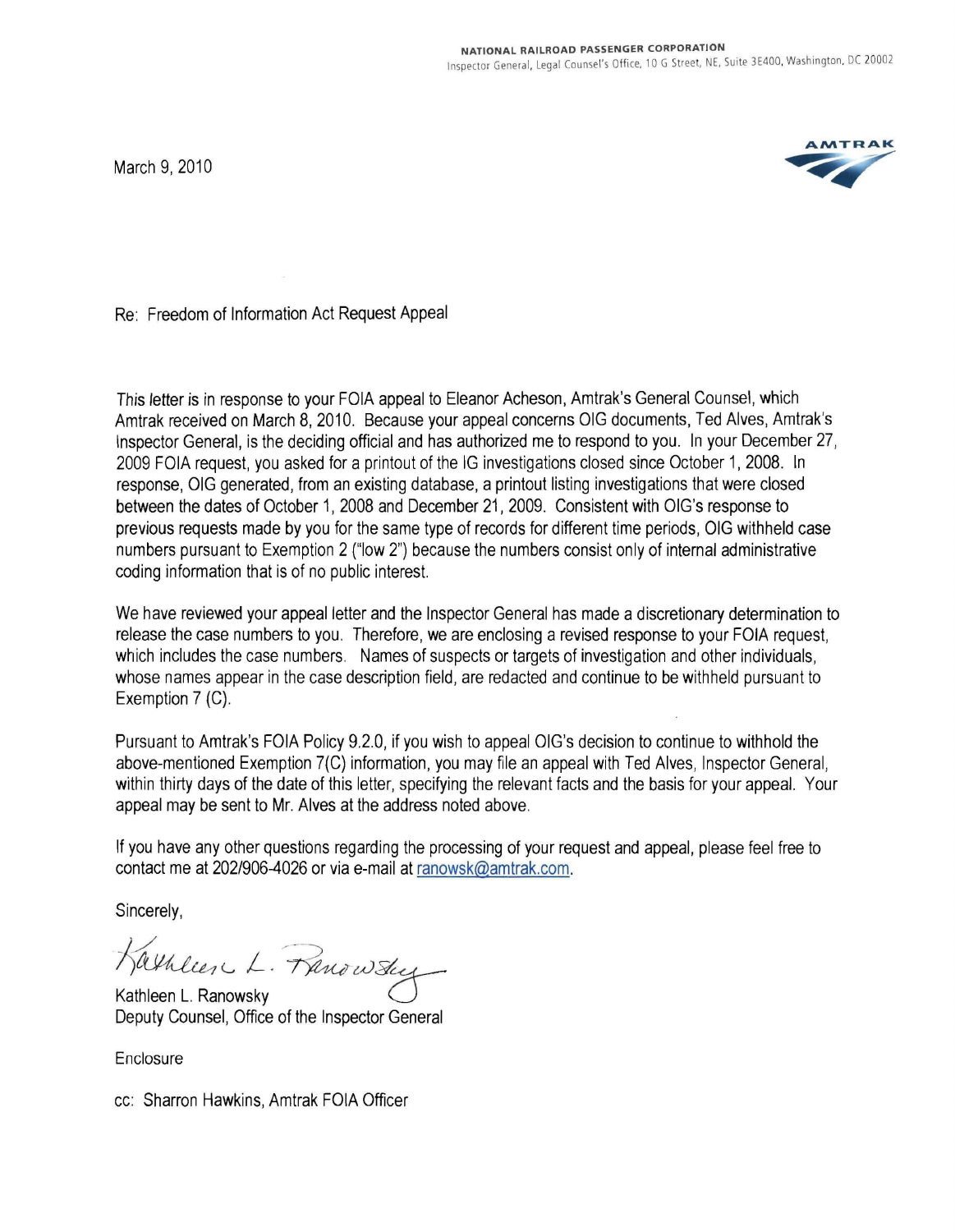| <b>NUMBER</b> | <b>DESCRIPTION</b>                                           | <b>OPENED!</b> |                 | <b>CLOSED STATUS</b> |
|---------------|--------------------------------------------------------------|----------------|-----------------|----------------------|
| 09-004        | INTERFERENCE WITH VENDOR SELECTION                           | 01/12/09       | 02/26/09 CLOSED |                      |
| 09-022        | CREDIT CARDS USED IN PURCHASING AMTRAK PRODUCTS, TICKET, ETC | 02/11/09       | 03/09/09 CLOSED |                      |
| 09-028        | SAFETY RELATED VIOLATIONS                                    | 02/26/09       | 03/09/09 CLOSED |                      |
| 09-020        | AMTRAK GUEST REWARDS CREDIT                                  | 02/11/09       | 03/17/09 CLOSED |                      |
| 09-024        | DELEGATION OF AUTHORITY                                      | 02/25/09       | 03/23/09 CLOSED |                      |
| 09-038        | US MARSHALS SERVICE REFERENCE TO PROBATION VIOLATION         | 03/19/09       | 04/06/09 CLOSED |                      |
| 09-005        | RUNNING BACKGROUND CHECKS - PPL<br><b>AGAINST AMTRAK</b>     | 01/12/09       | 04/10/09 CLOSED |                      |
| 09-011        | COUPON COUNTERFEITING RING W/ EBAY SELLING AMTRAK VOUCHERS   | 01/29/09       | 04/27/09 CLOSED |                      |
| 09-019        | HR MANAGER INFLUENCED HIRING OF HER COUSIN                   | 02/10/09       | 04/30/09 CLOSED |                      |
| 09-012        | IMPROPER JOB ASSIGNMENT / UNAUTHORIZED HOTEL STAYS           | 01/29/09       | 05/07/09 CLOSED |                      |
| 09-039        | EMPLOYEES CERTIFYING FULL TAX EXEMPTION                      | 03/26/09       | 05/18/09 CLOSED |                      |
| 09-045        | EMPLOYEE AT RSO FLOWN BETW CALI AND PHL TO CHANGE L. BULBS   | 03/31/09       | 05/22/09 CLOSED |                      |
| 09-060        | TRAVEL HISTORY INFORMATION CONNECTION HOMICIDE               | 05/19/09       | 06/01/09 CLOSED |                      |
| 09-025        | ROADWAY EQUIPMENT SHOP ASSIGNING EMPLOYEES TO TLS MACHINE    | 02/23/09       | 06/12/09 CLOSED |                      |
| 09-026        | RETIALIATION AFTER BEING RETURN TO WORK F/ INSUBORDINATION   | 02/26/09       | 06/12/09 CLOSED |                      |
| 09-030        | <b>DISABILITY PENSION</b>                                    | 02/26/09       | 06/12/09 CLOSED |                      |
| 09-042        | WASTEFUL WORK TIME                                           | 03/26/09       | 06/12/09 CLOSED |                      |
| 09-067        | TRAVEL RECORDS                                               | 05/27/09       | 06/12/09 CLOSED |                      |
| 09-041        | <b>EMPLOYEE REPORTS TO WORK LATE/MGR CONDONES TARDINESS</b>  | 03/26/09       | 06/15/09 CLOSED |                      |
| 09-052        | UNPROFESIONAL CONDUCT                                        | 05/12/09       | 06/18/09 CLOSED |                      |
| 09-055        | TRAIN FAILED TO STOP AT STATION                              | 05/12/09       | 06/18/09 CLOSED |                      |
| 09-061        | SUSPECTED WORK HOURS                                         | 05/19/09       | 07/02/09 CLOSED |                      |
| 09-074        | <b>ASSIST OTHER AGENCY</b>                                   | 06/14/09       | 07/02/09 CLOSED |                      |
| 09-078        | STOP PAYMENT LOCAL PAYROLL CHECKS                            | 06/29/09       | 07/02/09 CLOSED |                      |
| 09-051        | AMTRAK PASS PRESENTED BUT DENIED                             | 05/12/09       | 07/14/09 CLOSED |                      |
| 09-081        | AMTRAK ABUSE                                                 | 07/08/09       | 07/14/09 CLOSED |                      |
| 09-053        | ENVIRONMENTAL - DRINKING WATER ONBOARD TRAIN                 | 05/12/09       | 07/30/09 CLOSED |                      |
| 09-068        | DHS REQUEST EMERGENCY MGMET CONTACT                          | 05/27/09       | 07/30/09 CLOSED |                      |
| 09-034        | PREFERENTIAL TREATMENT OF MANAGERS' FRIENDS TRAVELING        | 03/10/09       | 08/10/09 CLOSED |                      |
| 09-047        | FAILURE TO PROCESS 2002 FORM TO SEPARATE EMPLOYEE            | 04/15/09       | 08/10/09 CLOSED |                      |
| 09-001        | THEFT AND EXPENSE REPORT FRAUD                               | 01/06/09       | 08/12/09 CLOSED |                      |
| 09-064        | APPROVING PAY F/ AMEX FEES OF EMPLOYEES NO LONGER EMPLOYED   | 05/20/09       | 08/18/09 CLOSED |                      |
| 09-070        | <b>NEPOTISM</b>                                              | 06/04/09       | 08/27/09 CLOSED |                      |
| 09-010        | <b>FALSIFYING THEIR TIME</b>                                 | 01/23/09       | 09/02/09 CLOSED |                      |
| 09-080        | CONDUTOR THEFT                                               | 07/08/09       | 09/04/09 CLOSED |                      |
| 09-104        | AMTRAK WEBSITE CONTAINING PERSONAL INFORMATION               | 08/19/09       | 09/04/09 CLOSED |                      |
| 09-101        | NOT FOLLOWING PAYROLL PRACTICES                              | 08/18/09       | 09/08/09 CLOSED |                      |
| 09-094        | TRAVEL RE: DRUGS                                             | 08/07/09       | 09/09/09 CLOSED |                      |
| 09-085        | UNCLAIMED MONEY                                              | 07/27/09       | 09/23/09 CLOSED |                      |
| 09-106        | DENIED PERSONAL DAY OFF                                      | 08/19/09       | 09/23/09 CLOSED |                      |
| 09-118        | <b>OVERGROWN TREES</b>                                       | 09/09/09       | 09/24/09 CLOSED |                      |
| 09-098        | IRS FORM 1099 NOT PROVIDED                                   | 08/12/09       | 09/27/09 CLOSED |                      |
| 09-035        | TRAVEL HISTORY FROM US MARSHALS SVC                          | 03/10/09       | 09/30/09 CLOSED |                      |

## **FOIA** Request - Cases Closed 10-01-08 to 12-21-09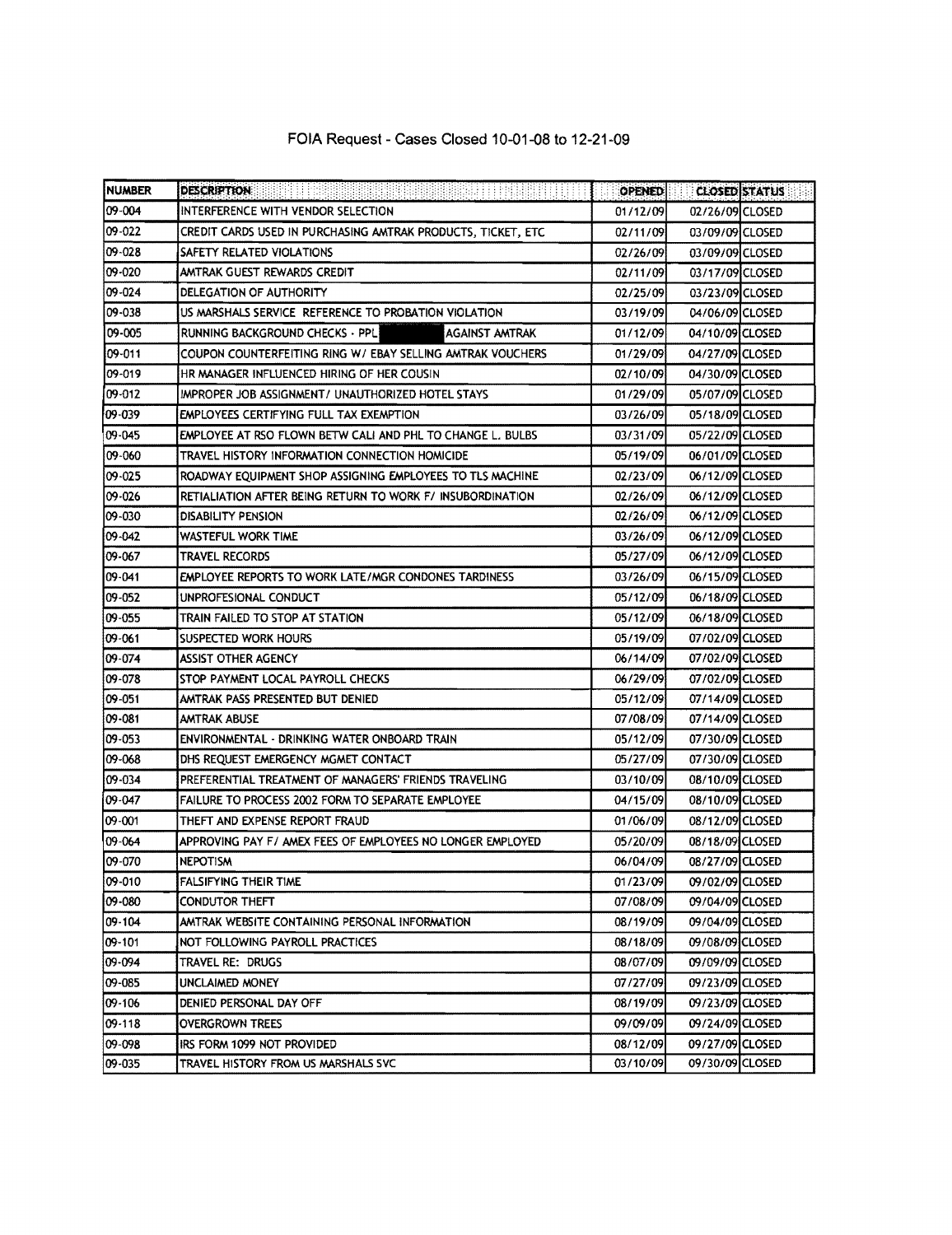| 09-115     | RAILROAD RETIREMENT BEING CHALLENGED                       | 09/08/09 | 09/30/09 CLOSED |  |
|------------|------------------------------------------------------------|----------|-----------------|--|
| 09-073     | PILFERING OF CAFÉ CARS                                     | 06/08/09 | 10/05/09 CLOSED |  |
| 09-048     | AMTRAK POLICE MISCONDUCT                                   | 04/15/09 | 10/07/09 CLOSED |  |
| 09-057     | SCAMMING PPL OUT OF 1.5M FRUAD SCHEME TO SEEKING DONATION  | 05/19/09 | 10/09/09 CLOSED |  |
| 09-100     | BUYING PERCOCET PILL FROM A PCN EMPLOYEE                   | 08/18/09 | 10/14/09 CLOSED |  |
| 09-103     | <b>OVERGROWN VEGETATOIN</b>                                | 08/19/09 | 10/14/09 CLOSED |  |
| 09-105     | NOISE LEVEL FROM TRAINS                                    | 08/19/09 | 10/14/09 CLOSED |  |
| 09-116     | STENCH ON TRAIN/UNPLEASANT TRIP                            | 09/09/09 | 10/14/09 CLOSED |  |
| 09-117     | DISMAYED TRIP                                              | 09/09/09 | 10/14/09 CLOSED |  |
| 09-119     | DAUGHTER ASKED TO MOVE MADE TO FEEL UNCOMFORTABLE          | 09/09/09 | 10/14/09 CLOSED |  |
| 09-120     | <b>OVERBOOKING</b>                                         | 09/09/09 | 10/14/09 CLOSED |  |
| 09-123     | UNPLEASANT TRIP                                            | 09/09/09 | 10/14/09 CLOSED |  |
| 09-111     | AMTRAK GUEST REWARDS CREDIT                                | 08/28/09 | 10/16/09 CLOSED |  |
| 09 125     | <b>DISCOURTEOUS DRIVER</b>                                 | 09/24/09 | 10/16/09 CLOSED |  |
| 09-121     | LATE TRAIN ARRIVAL                                         | 09/08/09 | 10/20/09 CLOSED |  |
| 109-032    | <b>BID MANIPULATION</b>                                    | 03/02/09 | 10/21/09 CLOSED |  |
| 09-102     | <b>EXPENSE REPORT FOR WIFE</b>                             | 08/19/09 | 10/21/09 CLOSED |  |
| 09-156     | LEAVING COMPLIMENTARY REMARK                               | 10/19/09 | 10/26/09 CLOSED |  |
| 09-023     | EMPLOYED AT METRA WHILE ON LOA                             | 02/24/09 | 10/28/09 CLOSED |  |
| 09-145     | UNAUTHORIZED USE OF AMTRAK VEHICLE                         | 10/02/09 | 10/29/09 CLOSED |  |
| 09-168     | DEFECTIVE SECURITY LIGHT                                   | 10/29/09 | 10/29/09 CLOSED |  |
| 09-090     | ENCOUNTER ON A TRAIN TRIP                                  | 08/07/09 | 11/05/09 CLOSED |  |
| 09-091     | TRAIN TRAVEL FAILED ELECTRICITY DUE TO ACCIDENT            | 08/07/09 | 11/05/09 CLOSED |  |
| 09-092     | DISAPPOINTING TRAVEL                                       | 08/07/09 | 11/05/09 CLOSED |  |
| 09-093     | DISAPPOINTING TRAVEL                                       | 08/07/09 | 11/05/09 CLOSED |  |
| 09-054     | APD FILED FALSE POLICE RECORDS                             | 05/12/09 | 11/19/09 CLOSED |  |
| 09-128     | MARRIOTT GUEST CC USED TO BUY AMTRAK TICKETS               | 09/28/09 | 11/19/09 CLOSED |  |
| 09-150     | INDIVIDUALS POSING AS EMPLOYEES SOLICITING FUNDS F/SENIORS | 10/15/09 | 11/19/09 CLOSED |  |
| 09-160     | <b>EMAILS</b>                                              | 10/27/09 | 11/19/09 CLOSED |  |
| 09-162     | <b>GUEST REWARDS</b>                                       | 10/27/09 | 11/19/09 CLOSED |  |
| 09-018     | PURCHASE ORDER WITH ACCENTURE 4.000.000                    | 02/10/09 | 11/23/09 CLOSED |  |
| 09-007     | STEALING MONEY                                             | 01/22/09 | 12/01/09 CLOSED |  |
| 09-043     | SERVICE CONTRACT CHANGE                                    | 03/31/09 | 12/01/09 CLOSED |  |
| 09-056     | EMAIL INDICATING 16 INSTANCE OF ABUSE OF POSITION          | 05/19/09 | 12/01/09 CLOSED |  |
| $09 - 087$ | VENDOR CHEATED OUT OF AN AMTRAK ACCOUNT                    | 07/28/09 | 12/01/09 CLOSED |  |
| 09-040     | DELAY REPORTS                                              | 03/26/09 | 12/16/09 CLOSED |  |
| 09-075     | <b>GIVING FREE RIDES TO</b>                                | 06/14/09 | 12/16/09 CLOSED |  |
| 09-084     | SHOWNG OFF NEW VEHICLES ON AMTRAK PROP W/ ON SICK LEAVE    | 07/27/09 | 12/16/09 CLOSED |  |
| 09-086     | EMPLOYEE FAVORITISM, PERMITTING EXPENSES FOR TICKETS       | 07/27/09 | 12/16/09 CLOSED |  |
| 09-130     | UNETHICAL BEHAVIOR                                         | 09/28/09 | 12/16/09 CLOSED |  |
| 09-148     | <b>BREAKING GUARANTEE</b>                                  | 10/14/09 | 12/16/09 CLOSED |  |
| 09-151     | APD - K9 VHICLE SPEEDING RUNNING RED LIGHT TAILGATING      | 10/16/09 | 12/16/09 CLOSED |  |
| 09-153     | ALBANY'S TRAIN STATION DISCOVERED AN OVERAGE               | 10/22/09 | 12/16/09 CLOSED |  |
| 09-155     | EMPLOYEE ABUSING SEGWAY                                    | 10/22/09 | 12/16/09 CLOSED |  |
| 09-157     | AMTRAK RIDER WANTS REFFUND                                 | 10/19/09 | 12/16/09 CLOSED |  |
| 09-159     | NOT HIRED AFTER BEING TOLD HE WOULD BE                     | 10/27/09 | 12/16/09 CLOSED |  |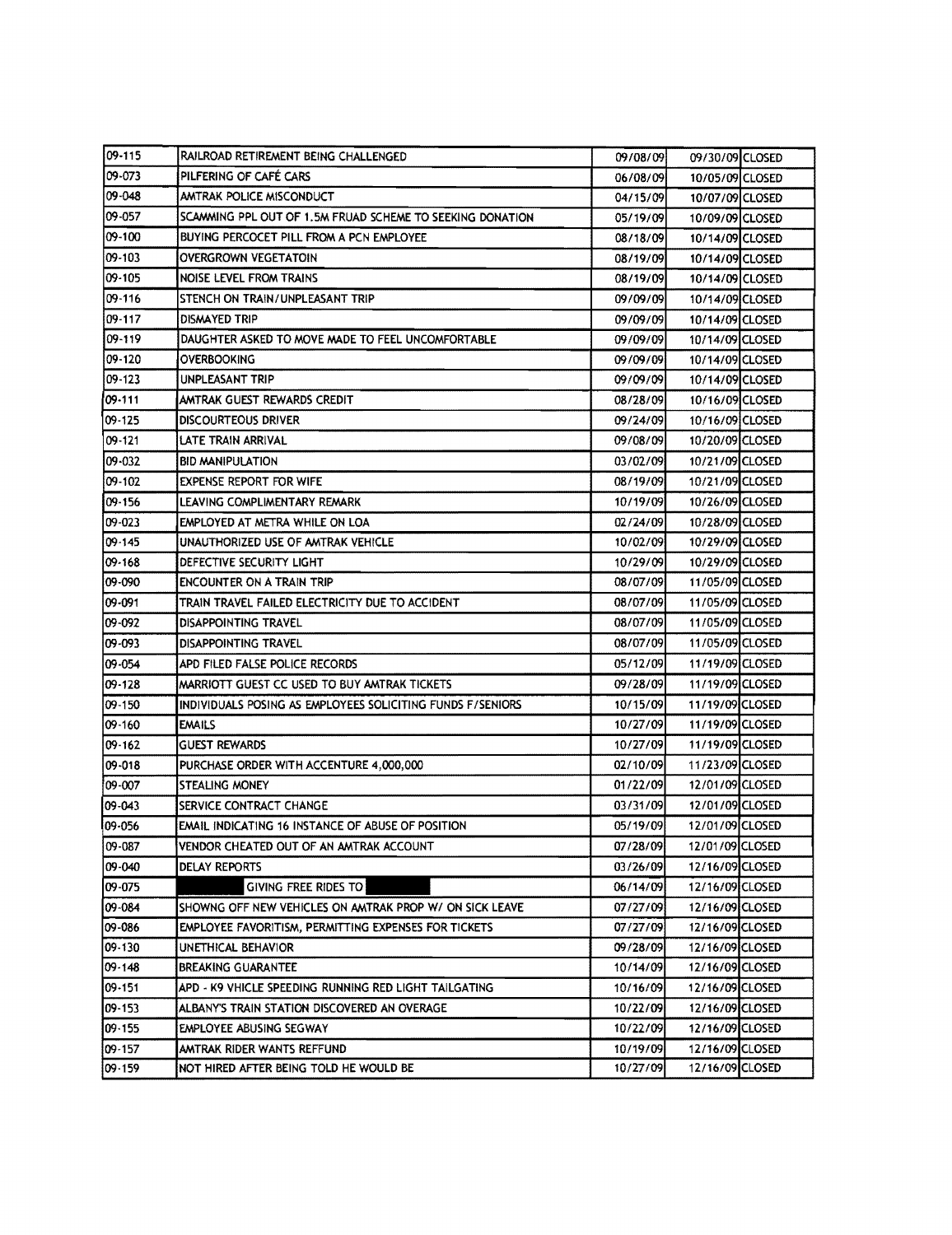| 09-161  | OSSSO WEST TEAM                                             | 10/27/09 |                 | 16-DeclCLOSED |
|---------|-------------------------------------------------------------|----------|-----------------|---------------|
| 09-186  | PURCHASING OF VENDING MACHINE - SAFETY COMMITTEE PURCHASE   | 11/27/09 | 12/17/09 CLOSED |               |
| 09-163  | WANTS AISLE SEAT ON AUTO TRAIN -- NEEDED IMMEDIATE ANSWER   | 10/28/09 | 12/24/09 CLOSED |               |
| 09-174  | TRAIN TRAVEL                                                | 11/16/09 | 12/24/09 CLOSED |               |
| 09-175  | TRAIN TRAVEL                                                | 11/16/09 | 12/24/09 CLOSED |               |
| 09-176  | TRAIN TRAVEL AUTO TRAIN                                     | 11/16/09 | 12/24/09 CLOSED |               |
| 09-095  | NOISE LEVEL                                                 | 08/10/09 | 08/05/09 CLOSED |               |
| 09-016  | UNFAIR LABOR PRACTICE - PAYMENT INCREASES TO MGMT EMPLOYEES | 02/10/09 | 09/30/09 CLOSED |               |
| 08-085  | <b>WORK SCHEDULE FMLA</b>                                   | 07/14/08 | 10/12/08 CLOSED |               |
| 08-109  | NOT AVAILABLE ON SHIFT FROM 1AM - 5AM ON A DAILY BASIS      | 09/15/08 | 10/14/08 CLOSED |               |
| 08-122  | TICKET ON AMTRAK TRAIN HUD EMPLOYEE                         | 10/01/08 | 10/14/08 CLOSED |               |
| 108-040 | OVERBILLED FOR AMTRAK EQUIPMENT/SUPPILES PROVIDED           | 04/14/08 | 10/20/08 CLOSED |               |
| 08-051  | UNAUTHORIZED USE OF AMTRAK PROPRIETARY INFORMATION          | 04/28/08 | 10/20/08 CLOSED |               |
| 08-106  | PROVIDING BID INFORMATION                                   | 09/08/08 | 10/21/08 CLOSED |               |
| 08-068  | STEALING FOOD FROMT RAIN CAFÉ CONTAINERS                    | 06/09/08 | 10/27/08 CLOSED |               |
| 08-115  | <b>SUSPICIOUS PURCHASE OF TIRES</b>                         | 09/25/08 | 10/29/08 CLOSED |               |
| 08-121  | USING AMTRAK VEHICLE FOR PERSONAL USE                       | 10/01/08 | 11/13/08 CLOSED |               |
| 08-021  | TRAVEL AGENCY RECEIVING A HIGHER RATE OF REFUND             | 03/18/08 | 11/24/08 CLOSED |               |
| 08-073  | SHORT TERM MEDICAL LEAVE - MAY BE WORKING IN RESTAURANT     | 06/20/08 | 11/24/08 CLOSED |               |
| 08-099  | ALLOWD SUSPECT TO USE SICK TIME WHILE AT ACADEMY            | 08/15/08 | 12/08/08 CLOSED |               |
| 08-049  | WORKING AS A PAINTER AND COLLECTING DISABILITY              | 04/28/08 | 12/17/08 CLOSED |               |
| 08-059  | FRAUDENTLY PREPARED MANUALLY PRICED FARE                    | 05/12/08 | 01/05/09 CLOSED |               |
| 08-128  | JOB DESCRIPTION - NEW POSITION                              | 10/17/08 | 01/06/09 CLOSED |               |
| 08-002  | CHARGEBACKS TO SALINAS STATION                              | 01/15/08 | 01/07/09 CLOSED |               |
| 08-107  | TOOK INFORM FROM COMPUTER AND SPLIT UP Pos                  | 09/08/08 | 01/15/09 CLOSED |               |
| 08-127  | TRAFVEL HISTORY                                             | 10/17/08 | 01/15/09 CLOSED |               |
| 08-080  | INAPPROPRIATE USE OF AMTRAK EMAIL                           | 07/02/08 | 01/23/09 CLOSED |               |
| 08-078  | WORKED 17 - 20 HOURS, WITH NO PRODUCTION TO SHOW FOR IT     | 07/02/08 | 02/06/09 CLOSED |               |
| 08-074  | RATE DIFFERENTIALS BEING PAID                               | 06/20/08 | 02/08/09 CLOSED |               |
| 08-125  | DRIVING COMPANY VEHICLE IN LOCAL AREAS                      | 10/01/08 | 02/09/09 CLOSED |               |
| 08-126  | EAVESDROPPING - 2 CAMERA AT WOMEN'S LOCKER ROOM             | 10/09/08 | 02/09/09 CLOSED |               |
| 08-137  | CREDIT CARD USED WITHOUT HER AUTHORIZATION                  | 10/29/08 | 02/12/09 CLOSED |               |
| 08-056  | USE OF CUSTOMER'S CREDIT CARD                               | 05/01/08 | 02/13/09 CLOSED |               |
| 08-067  | EXCESS INVOICES SUBMITTED BY CONTRACTOR W/ ALLTECH          | 06/05/08 | 02/19/09 CLOSED |               |
| 08-119  | RETALIATION - REPORTING AN INJURY                           | 09/30/08 | 02/22/09 CLOSED |               |
| 08-100  | UNPROFESSIONAL BEHAVIOUS BY AN AMTRAK EMPLOYEE              | 08/20/08 | 02/26/09 CLOSED |               |
| 08-016  | MISREPRESENTATIONS MADE TO OA/IMPROPER COST ALLOCATION      | 02/20/08 | 03/11/09 CLOSED |               |
| 08-147  | OVERPAYMENT IN THE ENGINEERING DEPT                         | 12/08/08 | 03/17/09 CLOSED |               |
| 08-065  | FUEL PURCHASES                                              | 05/28/08 | 03/18/09 CLOSED |               |
| 08-105  | UNUSED CODUCTOR TICKET BOOKS                                | 09/08/08 | 04/06/09 CLOSED |               |
| 08-113  | PRIVATE RAIL CAR PARKING                                    | 09/17/08 | 04/08/09 CLOSED |               |
| 08-130  | WORKING AMTRAK WHILE ON LEAVE FROM US AIRWAYS               | 10/17/08 | 04/10/09 CLOSED |               |
| 08-026  | POTENTIAL HEALTHCARE FRAUD                                  | 03/24/08 | 04/24/09 CLOSED |               |
| 08-149  | ON LOA / ENGAGING IN OUTSIDE EMPLOYMENT                     | 12/11/08 | 04/24/09 CLOSED |               |
| 08-094  | WASTE OF AMTRAK'S FINANCIAL RESOURCES                       | 08/12/08 | 05/07/09 CLOSED |               |
| 08-071  | COMPLIANCE - COTS                                           | 06/17/08 | 05/18/09 CLOSED |               |
|         |                                                             |          |                 |               |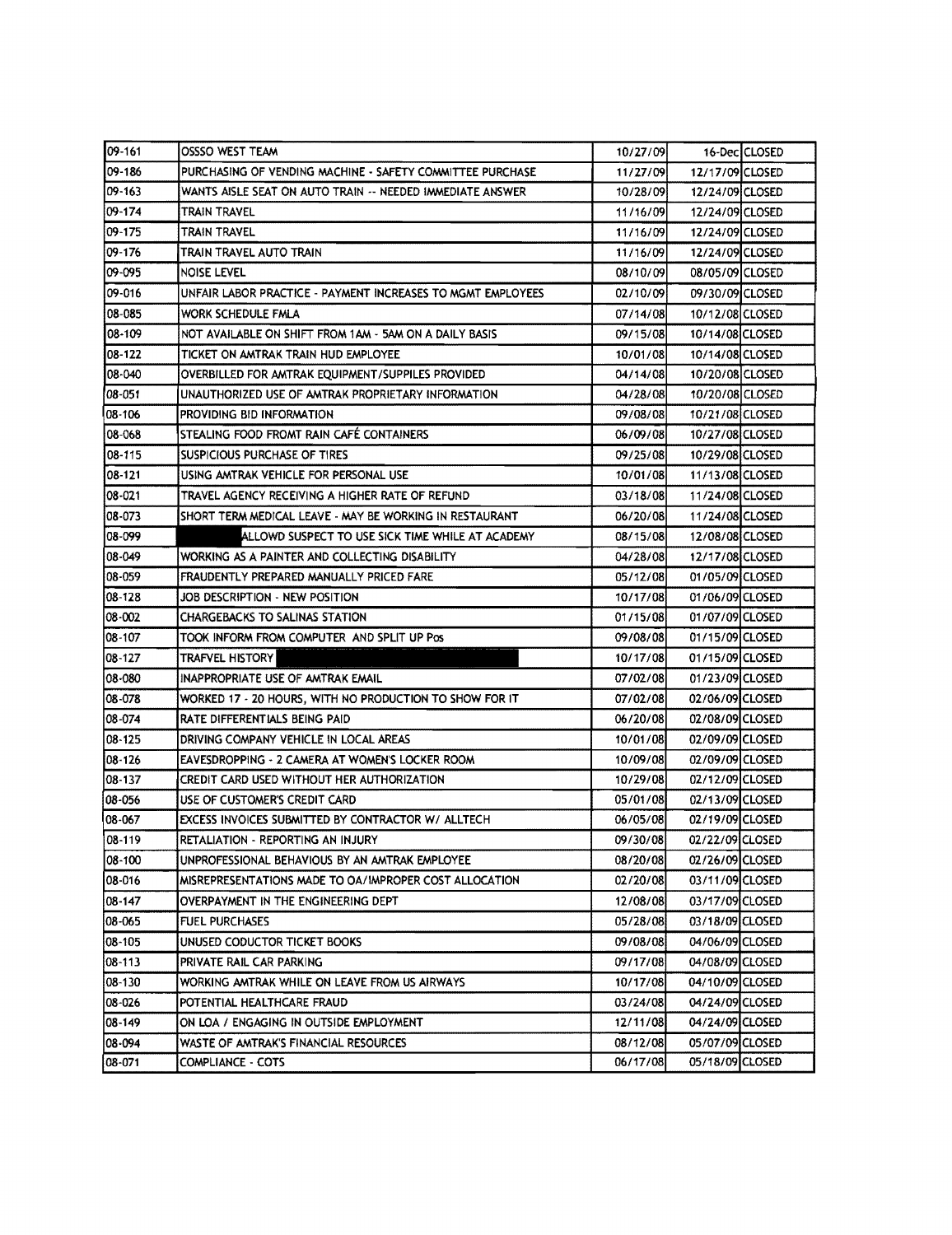| 108-093    | VENDOR OPERATING W/OUT A LICENSE                             | 08/11/08 | 05/18/09 CLOSED |
|------------|--------------------------------------------------------------|----------|-----------------|
| 08-045     | THEFT OF SUPPLIES/TIME/ATTENDANCE W/ EMP/TAKING CO VEH       | 04/16/08 | 05/22/09 CLOSED |
| 08-048     | DURING AUTO TRAIN TENURE, PUNCHING TIME CLOCK AND LEAVING    | 04/21/08 | 05/27/09 CLOSED |
| 08-114     | <b>RWP TRAINING COURSE</b>                                   | 09/25/08 | 06/01/09 CLOSED |
| 08-120     | AMTRAK VEHICLE IN QUESTION                                   | 10/01/08 | 06/03/09 CLOSED |
| $08 - 152$ | DISCLOSING APD REPORTS TO<br>TO USE IN LAWSUITS              | 12/23/08 | 06/12/09 CLOSED |
| 08-135     | EXCESSIVE EXPENDITURES - CO SPONSORED TRIP TO VEGAS          | 10/21/08 | 06/25/09 CLOSED |
| 08-087     | OVERCHARGING                                                 | 07/14/08 | 07/07/09 CLOSED |
| 08-023     | TICKETING DOCUMENTATION REATIVE TO PASSENGER                 | 03/18/08 | 07/08/09 CLOSED |
| 08-129     | REQUEST FOR TICKETING INFORMATION                            | 10/17/08 | 07/08/09 CLOSED |
| 08-075     | MISUSE OF AMTRAK VECHICLE/MISUE OF POSITION                  | 06/20/08 | 07/14/09 CLOSED |
| 08-138     | TRAVEL HISTORY INFORMATION                                   | 10/31/08 | 07/14/09 CLOSED |
| 08-104     | ADVISED CONTRACTOR NOT OT BID ONA PROJECT                    | 09/08/08 | 08/05/09 CLOSED |
| 08-014     | WASTE OF \$80TH MOTOR VEHICLE PRIVILEGES                     | 02/15/08 | 08/20/09 CLOSED |
| 08-030     | POTENTIAL HEALTHCARE FRAUD                                   | 03/24/08 | 08/21/09 CLOSED |
| 08-019     | MISSING EQUIPMENT                                            | 03/13/08 | 09/05/09 CLOSED |
| 08-043     | THEFT OF FUEL/SOLVENTS TO USE IN HIS AUTO REPAIR BUSINESS    | 04/16/08 | 09/05/09 CLOSED |
| 08-064     | STEALING COMPANY SUPPLIES                                    | 05/28/08 | 09/18/09 CLOSED |
| 08-117     | ILLEGAL USE OF AMTRAK PROPERTY                               | 09/29/08 | 09/19/09 CLOSED |
| 08-111     | <b>STOLEN BOBCAT</b>                                         | 09/17/08 | 09/27/09 CLOSED |
| 08-005     | MISMANAGEMENT AND ABUSE                                      | 01/15/08 | 10/16/09 CLOSED |
| 08-054     | ARRANGED EMPLOYMENT FOR CONVICTED FELON W/OUT BG CHECK       | 04/30/08 | 10/16/09 CLOSED |
| 08-097     | PAYROLL FRAUD- HOME EARLY RETURN END OF SHIFT FULL PAY       | 08/14/08 | 10/20/09 CLOSED |
| 08-103     | WORKED A PORTION OF THE 8 HOURS OF OT THEY SUBMITTED         | 09/08/08 | 10/20/09 CLOSED |
| 08-108     | NOT REPORTING FOR REG WORK SCHEDULE * SUBMIT DAILY TIME SHTS | 09/08/08 | 10/20/09 CLOSED |
| 08-084     | CHARGING FOR WORK NOT COMPLETED                              | 07/14/08 | 10/21/09 CLOSED |
| 08-091     | LIQUID SOAP SOLD ON EBAY                                     | 07/24/08 | 10/21/09 CLOSED |
| 08-134     | NUMBEROUS VIOLATIONS OF SAFETY AND PERSONNEL POLICIES        | 10/21/08 | 10/29/09 CLOSED |
| 08-133     | WORKING AT AMTRAK AND CSX AT THE SAME TIME                   | 10/20/08 | 11/19/09 CLOSED |
| 08-140     | TRAVEL HISTORY INFORMATION                                   | 11/17/08 | 11/19/09 CLOSED |
| 08-008     | <b>BID FIXING</b>                                            | 01/16/08 | 12/16/09 CLOSED |
| 08-031     | POTENTIAL HEALTHCARE FRAUD                                   | 03/24/08 | 12/16/09 CLOSED |
| 08-146     | TAKEN MORE VACATION DAYS THAN ENTITLED                       | 12/08/08 | 12/16/09 CLOSED |
| 07-078     | <b>LAVISH PARACHUTE</b>                                      | 07/27/07 | 10/10/08 CLOSED |
| 07-045     | THEFT OF AMTRAK PROPERTY BY EMPLOYEE                         | 03/29/07 | 10/14/08 CLOSED |
| 107-099    | REMOVES ABSENTEEIS STATS                                     | 09/28/07 | 10/14/08 CLOSED |
| 07-128     | SUSPICIOUS CHARGES BY EMPLOYEE TO HATTIE SOUL FOOD CATER     | 12/03/07 | 12/09/08 CLOSED |
| 07-048     | CONDUCTOR ACCUSED OF ATTEMPTING STEALING OF FEMALE PURSE     | 04/09/07 | 12/12/08 CLOSED |
| 07-087     | RECEIVING 400 TRANSPORTATION CREDIT                          | 08/21/07 | 12/29/08 CLOSED |
| 07-084     | BEECH GROVE EMPL SELLING AMTRAK SCRAP                        | 08/15/07 | 01/09/09 CLOSED |
| 07-028     | FALSE FORMS TO SUPPORT MEDICAL CLAIM UNDER FMLA              | 03/06/07 | 01/13/09 CLOSED |
| 07-009     | VARIOUS VIOLATIONS/SUPERVISORS STEALING                      | 01/29/07 | 02/06/09 CLOSED |
| 07-105     | SICK LEAVE/WORKING AT CURRENT ELECTRIC                       | 10/08/07 | 02/20/09 CLOSED |
| 07-074     | CONTRACTOR WKG ON OTHER STUFF NOT AMTRAK RELATED             | 07/06/07 | 02/26/09 CLOSED |
| 07-018     | <b>SUSPICIOUS CHARGES</b>                                    | 02/06/07 | 03/04/09 CLOSED |
| 07-091     | USE OF AMTRAK PC CARDS AND NOT RECONCILED TRANSACTION        | 08/23/07 | 03/09/09 CLOSED |